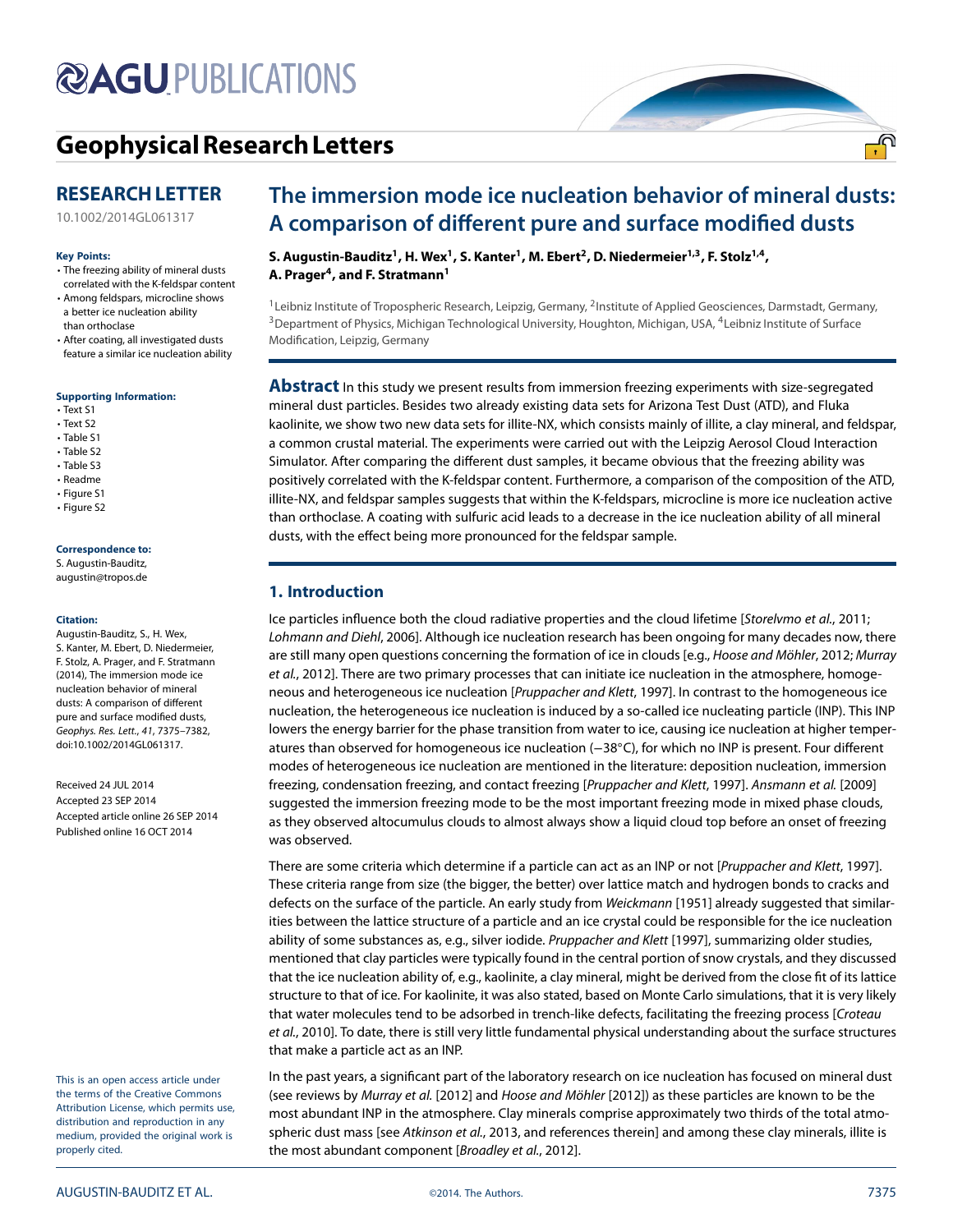| monoclinic | $a \neq b \neq c$<br>$\alpha = \beta = 90^\circ$<br>$y \neq 90$      |  |
|------------|----------------------------------------------------------------------|--|
| triclinic  | $a \neq b \neq c$<br>$\alpha \neq \beta \neq \gamma \neq 90^{\circ}$ |  |

crystal structure symmetries

mineral endmember structure group symmetry microcline K-feldspar triclinic K-feldspar orthoclase monoclinic Na-feldspar albite triclinic Ca-feldspar anorthite triclinic

<span id="page-1-0"></span>Figure 1. (top) Structure symmetry of crystals [Vainshtein, 1994]. (bottom) Exemplary overview listing some members of the feldspar group. There are additionally, different mixtures exists, where, e.g., a mixture between albite and anorthite is called plagioclase. Sanidine is a mixture containing K as well as Na feldspar and has a monoclinic crystal structure.

Recently, Atkinson et al. [2013] investigated the ice nucleation ability of K-feldspar, a mineral dust very common in the earth crust, with a cold stage cell. They found that freezing was already initiated at temperatures above −20◦C. Additionally, they suggested that the ice nucleation of natural dust in general is controlled by the amount of K-feldspar in the aerosol particles. This idea was corroborated by Wex et al. [2014], who found that the ice nucleation ability of two kaolinite samples correlated with the amount of K-feldspar in them. Yakobi-Hancock et al. [2013] examined deposition ice nucleation of Arizona Test Dust (ATD), a chemically very heterogeneous substance, and its mineral components which include orthoclase, an end-member of the K-feldspar group. They found that the ice nucleation ability of orthoclase was similar to that of ATD, while other constituents showed a lower ice nucleation activity.

In our study, we show a comparison of the immersion freezing behavior of size-segregated mineral dust particles. New results of the immersion freezing ability of illite-NX and feldspar are presented and compared to existing data on ATD [Niedermeier et al., 2011] and Fluka kaolinite [Wex et al., 2014]. Experiments were carried out with the Leipzig Aerosol Cloud Interaction Simulator (LACIS) [Hartmann et al., 2011]. Additionally, we show immersion freezing measurements with sulfuric acid coated mineral dust particles.

## **2. Materials and Methods**

The illite-NX sample used in the present study was obtained from Arginotec  $(B + M)$  Nottenkämper). The feldspar sample was provided by the Technical University Darmstadt and originated from Minas Gerais, Brazil. Both substances were examined in the framework of the Ice Nucleation research UnIT (INUIT) project.

The lattice structure of different minerals, e.g., illite and feldspar, is described in detail in Murray et al. [2012]. While clays generally have a layered structure, feldspars are composed of a lattice of tetrahedrals. The feldspar group contains a number of different end-members of which a few are given in Figure [1.](#page-1-0) The end-members differ from each other by the contained cations (K, Na, or Ca) and/or by their lattice structure symmetry (Figure [1\)](#page-1-0).

The illite-NX investigated here contained mainly illite. Besides that, it contained some amounts of other materials such as quartz, kaolinite, and feldspar [Atkinson et al., 2013]. The values given for the fractions of these individual materials contained in illite-NX differ in the data sheet provided by the manufacturer, and in the literature [Broadley et al., 2012; Möhler et al., 2008]. From our XRD analysis (X-ray diffraction, Panalytical X'Pert Pro, Almelo, Netherlands, equipped with a Cu X-ray tube and an automatic divergence aperture), we obtained a composition for illite-NX as shown in Table S1 in the supporting information. Furthermore, the XRD analysis revealed that the feldspars included in illite-NX (14% by mass) are most likely orthoclase (K-feldspar) and sanidine (Na and K-feldspar), but not microcline (K-feldspar). Unfortunately, it was not possible to quantify the exact amounts of these two feldspars. Atkinson et al. [2013] found that the amount of K-feldspar in illite-NX is 8%. It should be mentioned that the mass fractions of the different minerals and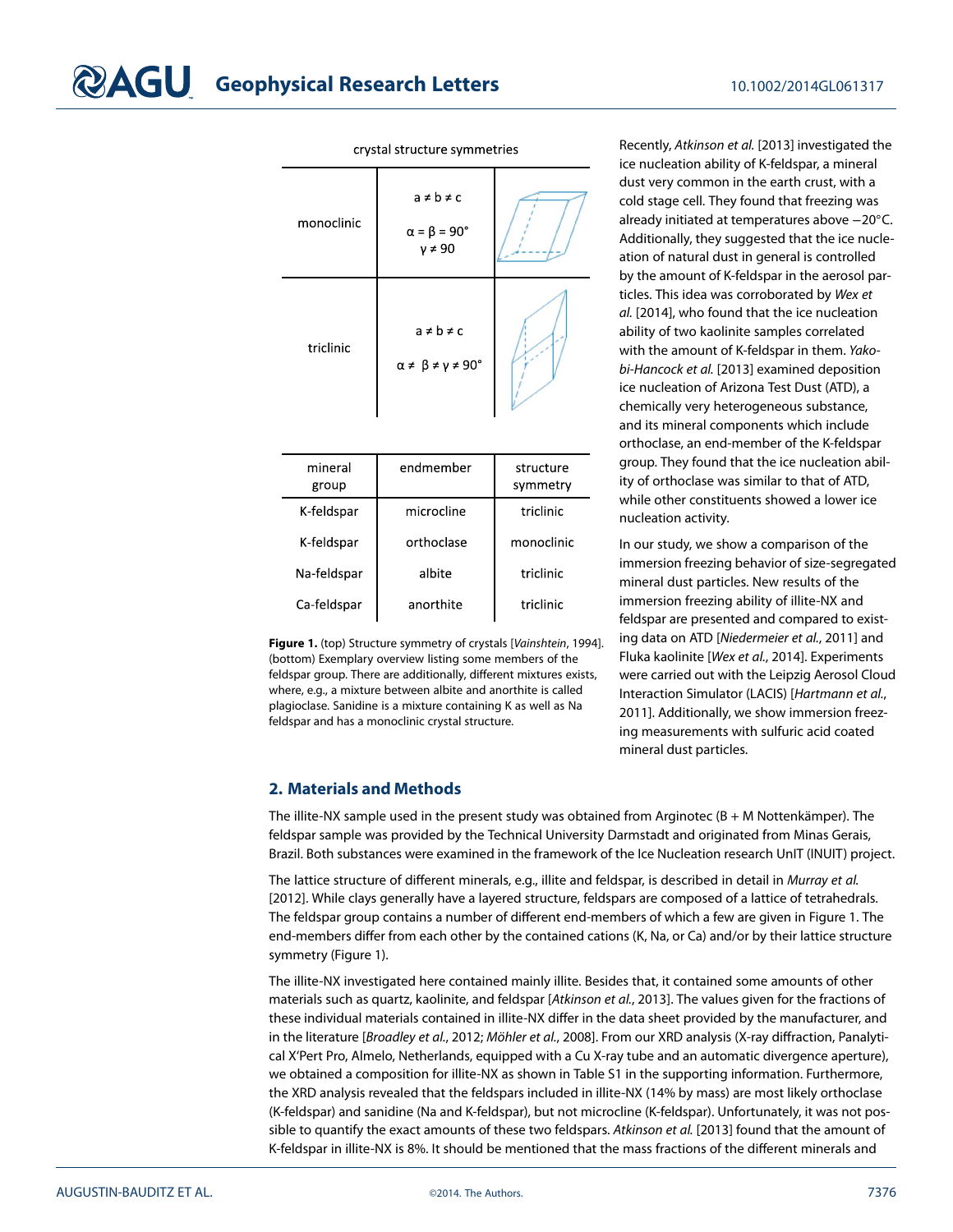particular the different feldspars contained in our samples are prone to uncertainties. However, combining the above listed information regarding the feldspar content in illite-NX, we assume that the illite-NX used in this study contains roughly 5% to 10% orthoclase. The feldspar sample used in our study consisted of 76% microcline (K-feldspar) and 24% albite (Na feldspar, see also Table S1 in the supporting information).

For the immersion freezing experiments presented here, size-segregated particles were used. Both pure and sulfuric acid coated particles were considered. The dry particle dispersion and the procedures for particle selection and coating closely follow those used during previous mineral dust related experiments with LACIS [Niedermeier et al., 2010]. For dry generation of airborne dust particles, we used a fluidized bed generator (TSI 3400A, TSI Inc., St. Paul, Minnesota, USA). The sulfuric acid coatings were applied by means of a vapor diffusion tube, heated to temperatures of 70◦C and 80◦C. Downstream of the vapor diffusion tubes, the aerosol is passed over a water bath to increase the reactivity of the sulfuric acid with the particle surface [Niedermeier et al., 2011]. Subsequent to charging the particles with a bipolar diffusion charger (Krypton 85), particles were size selected, adjusting for a mobility diameter of 300 nm. Thereto, a Differential Mobility Analyzer (DMA) [Knutson and Whitby, 1975], type Vienna Medium was used. Care was taken to minimize doubly charged particles by using a Micro-Orifice Uniform-Deposit Impactor (MOUDI, Model 100R, MSP Corporation) and a cyclone prior to the bipolar diffusion charger. Together these two devices provide a cut off diameter of 500 nm. However, due to bounce off effects, a certain number of doubly charged particles were still present and corrected for. This correction was based on the particle size distribution measured downstream of the DMA by means of an Ultra-High Sensitivity Aerosol Spectrometer, Droplet Measurement Technologies. A dilution system was used to adjust the particle number concentration. Subsequent to dilution, the aerosol flow was split into three streams. One stream was fed into a Condensation Particle Counter (TSI 3010) to measure the total particle number concentration. The other flow was fed into a Cloud Condensation Nucleus counter (CCNc) [Roberts and Nenes, 2005], Droplet Measurement Technologies to characterize the coating thickness (similarly done to, e.g., Sullivan et al. [2010] Wex et al. [2014]). The third flow was provided to LACIS. In the inlet section of LACIS, the aerosol flow is combined isokinetically with a humidified sheath air flow such that the aerosol forms a beam of approximately 2 mm in diameter along the center line of the flow tube. Supersaturated conditions were achieved by cooling the tube walls, and resulted in activation of the particles to droplets, with each droplet containing one size-segregated particle. These droplets then froze due to further cooling. For detailed information about the operation mode of LACIS see Hartmann et al. [2011].

At the outlet of LACIS, TOPS-Ice (thermally stabilized optical particles spectrometer) [Clauss et al., 2013] was used to discriminate between frozen and unfrozen droplets and to quantify the frozen droplet fraction ( $f_{\text{ice}}$ , number of frozen droplets divided by the total number of frozen and unfrozen droplets). In the investigations presented here, f<sub>ice</sub> was determined in the temperature range between −23<sup>°</sup>C and −40◦C.

In this study, we also show results for ATD (Ultrafine Test Dust, Powder Technology Inc.) [Niedermeier et al., 2011] and kaolinite (Fluka, Sigma Aldrich) [Wex et al., 2014], which were also investigated with the above described measurement setup. The composition of these two materials is also given in Table S1 in the supporting information. The Fluka kaolinite related data shown here are slightly different to that from Wex et al. [2014], as here an additional multiple charge correction was applied to the data (see above). For the ATD data from Niedermeier et al. [2011] no multiple charged particles were detected.

## **3. Results**

#### **3.1. Intercomparison of Different Mineral Dusts and Their K-Feldspar Content**

Figure [2](#page-3-0) shows the results of the immersion freezing experiments for illite-NX (black) and feldspar (red). Additionally, data from previous LACIS studies concerning ATD (dark yellow) and Fluka kaolinite (blue) are shown. Since measurement setup and procedure, as well as the particle sizes (300 nm) were the same for all of the considered data, a direct quantitative comparison of f<sub>ice</sub> measured for the different materials is possible. Large differences can be seen in  $f_{ice}$  for the different minerals. For the feldspar sample we detected ice already at approximately −23◦C, whereas ATD, Fluka kaolinite and illite-NX particles nucleated ice in a detectable amount only at significantly lower temperatures (*<* −28◦C). When looking at the corresponding K-feldspar contents of the different minerals one notices that the ice nucleation ability roughly scales with the K-feldspar content of the samples. This is in line with the results from Atkinson et al. [2013] who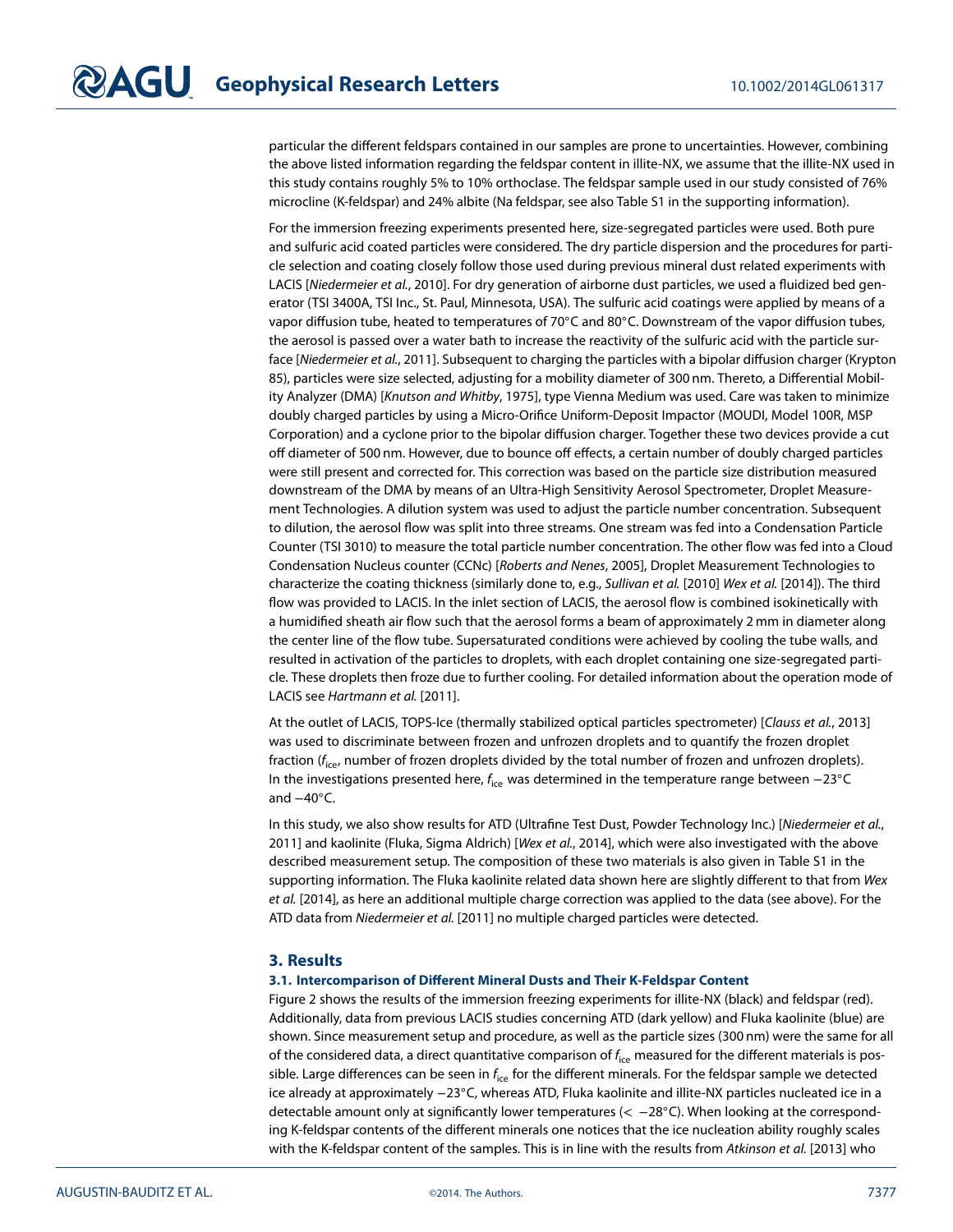

<span id="page-3-0"></span>**Figure 2.** Measured ice fractions of feldspar (red) and illite-NX (black) as a function of temperature. Additionally, data from ATD (dark yellow) and Fluka kaolinite (blue) are shown. (a) Uncoated particles and (b) particles coated with sulfuric acid (circles: coating at 70◦C; squares: coating at 80<sup>°</sup>C). Error bars are the standard deviation of the experiments and were obtained for temperatures with at least three measurements. For temperatures with fewer than three measurements, Poisson uncertainties are given. The gray line in both panels represents a fit curve through all the coated minerals (except the feldspar coated at 70◦C) following the fit equation  $f_{ice} = 3E - 11 \cdot e^{-0.563 \cdot T}$ .

suggested that the K-feldspar content controls the freezing behavior of mineral dust particles. We will come back to this later in this chapter.

For the feldspar particles,  $f_{ice}$  reaches a plateau value of about 0.8 in the temperature range between  $-31°C$  and  $-38°C$ . Larger  $f_{ice}$  values are only observed at T *<* −39◦C, i.e., at the temperature where homogeneous ice nucleation is the dominating ice nucleation mechanism. If we now assume that ice nucleation is induced at specific locations on the particle surface which are favorable for ice formation, i.e., at ice nucleation active (INA) sites,  $f_{ice}$  featuring a plateau with values below 1 implies that not all of the immersed 300 nm feldspar particles contained one or more of these INA sites [Hartmann et al., 2013]. Applying a Poisson distribution to the INA sites over the particle population, we can determine an average number of INA sites per particle [Hartmann et al., 2013]. For the 300 nm sized particles investigated here, this average number was found to be 1.8.

In Figure [3](#page-4-0) we show the surface site densities  $(n<sub>s</sub>)$  resulting from our measurements.  $n<sub>s</sub>$  is often used to compare data from different studies. However, it should be mentioned that  $n_s$  depends on the actual particle surface area used for its determination, and neglects the time dependence of the freezing process [Murray et al., 2012, and references therein]. For the data discussed here, determination of the particle surface area (mobility diameter was used) and nucleation time (approximately 1.6 s) were identical, so usage of  $n<sub>s</sub>$  is straight forward and convenient. How-

ever, comparison of different experiments is more challenging as described in the supporting information. There we show that if particle surface area and ice nucleation time-related issues are treated correctly, our data and those of Atkinson et al. [2013] and Broadley et al. [2012] are in good agreement. In the supporting information we show equations for  $n_{\rm s}$ , as well as for the nucleation rate coefficient  $j_{\rm het}$ .

In the following we compare  $n_s$  values for the investigated mineral dust particles in relation to their K-feldspar contents. For that, best fit functions were calculated for the  $n_s$  values of illite-NX and feldspar in the temperature range where  $n_s$  shows a logarithmically linear increase with temperature. We are only using the respective data, because outside of the linear range, measurements are affected by droplet depletion (low temperatures, high  $n_s$ ) and the lower  $f_{\text{ice}}$  detection limit (high temperatures, low  $n_s$ ). The best fit functions are shown as black and red lines in Figure [3,](#page-4-0) respectively (the fit equations are given in the caption of Figure [3\)](#page-4-0).

All the minerals investigated here contain certain amounts of K-feldspar, i.e., 76 %, 20 %, 5–10%, and 5 % by mass for our feldspar sample, ATD, illite-NX and kaolinite, respectively. As already mentioned, Atkinson et al. [2013] suggested that the K-feldspar component controls the ice nucleation ability of mineral dusts. Consequently, assuming that the  $n_s$  of the different samples scale with the mass fraction of K-feldspar seems a reasonable assumption. Under this assumption, the  $n_s$  for illite-NX should be roughly a factor of 10 lower (dotted red line in Figure [3\)](#page-4-0) than that for our feldspar. Comparing the measured  $n_s$ -values of illite-NX (black symbols) to the scaled  $n_s$  fit (dotted red line) it becomes obvious, that scaling by a factor of 1/10 does not reproduce the measured  $n_s$  values at all. In fact, a reduction by a factor of roughly 1000 (dashed red line) is required to achieve somewhat comparable values. We did the same comparison between feldspar and ATD,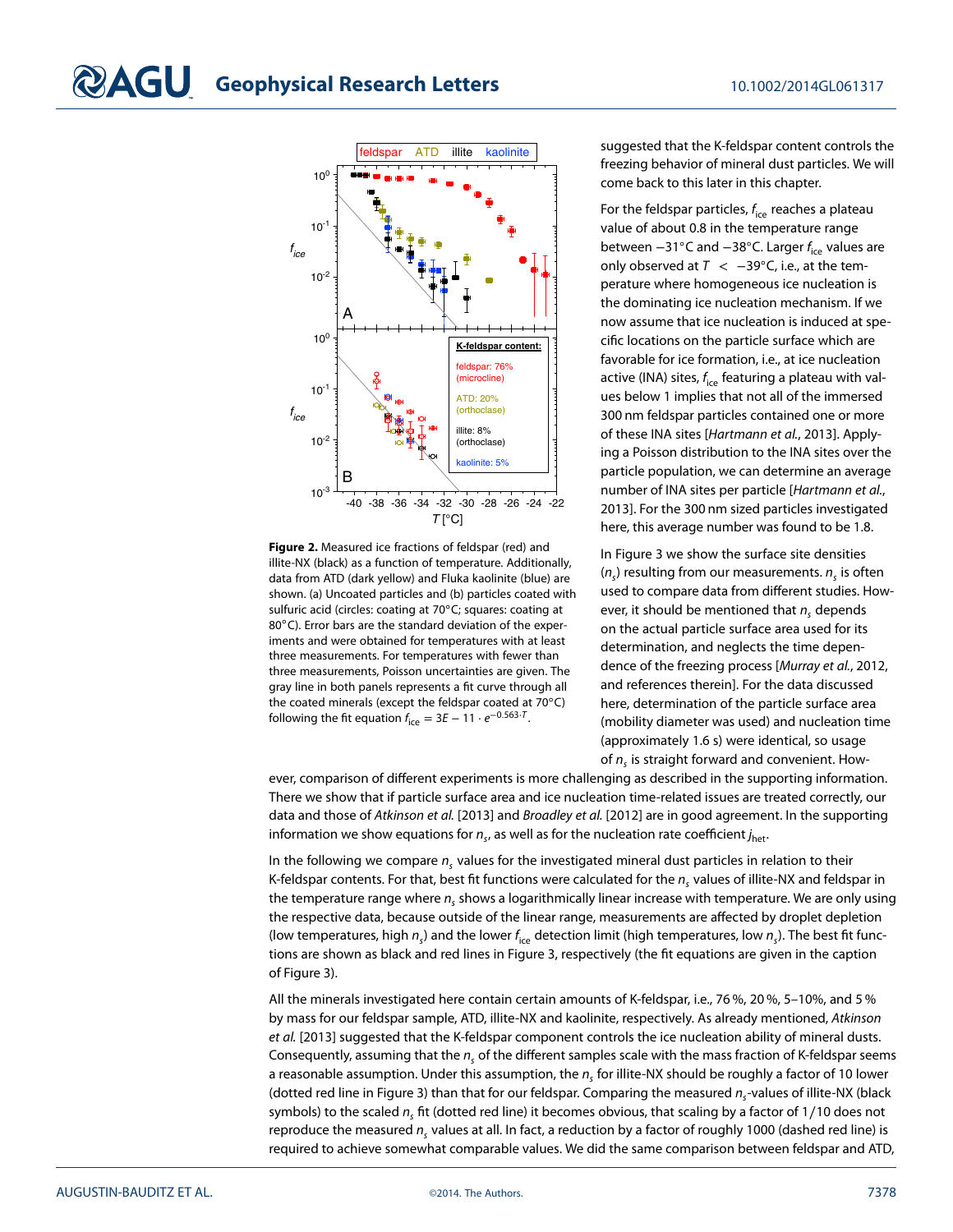

<span id="page-4-0"></span>**Figure 3.**  $n_s$  values for the feldspar sample (red) and illite-NX (black) as a function of temperature. The straight lines are exponential fits to our data  $(n_s = 0.0155 \cdot e^{-0.824 \cdot T}$  for feldspar and  $n_s = 37.066 \cdot e^{-0.353 \cdot T}$  for illite-NX). The dotted, the dash-dotted and the dashed red lines represent the  $n_s$  fits of feldspar lowered by a factor of 10, 100 and 1000, respectively. The gray shaded area shows the  $n<sub>c</sub>$ -fit of illite-NX increased by a factor of 2 to 4. The black dashed line is the  $n_s$  of illite-NX increased by a factor of 3, which corresponds to a K-feldspar mass fraction of 8%, as given in Atkinson et al. [2013]. The gray line represents the baseline which we assume to represent clay minerals, without any K-feldspar. The fit equation of the gray line is  $n_s = 0.0029 \cdot e^{-0.606 \cdot T}$ .

where the K-feldspar mass fraction in the feldspar sample is a factor of 4 above that in ATD. Instead, a factor of 100 is needed. From this we conclude that the differences in  $n_s$  cannot be explained by the different mass fractions of K-feldspar in the samples only. Furthermore, the dependence of  $n<sub>s</sub>$  on temperature is different for the investigated minerals, which is indicative for the ice active sites not being identical with respect to their ice nucleation related properties (i.e., contact angle).

One could speculate that the observed behavior is due to the difference in the surface and bulk composition of the investigated particles. In other words the K-feldspar is not accessible at the surface, e.g., due to weathering. However, the different temperature dependencies and the fact that the illite-NX particles are the product of a purely mechanical deagglomeration process, make this explanation very unlikely.

As mentioned above, the K-feldspar contained in illite-NX and in ATD is likely orthoclase, while our feldspar sample contained mainly microcline. Indeed for ATD and illite-NX,  $n<sub>c</sub>$  scales reasonably well with the mass fraction of orthoclase (20% and 5 to 10%, respectively). An increase of the  $n_s$  fit of illite-NX by a factor of 2 to 4 represents the ATD data quite well (gray shaded area in Figure [3\)](#page-4-0). For Fluka kaolinite, it was not possible to identify if it is microcline or orthoclase which is present in the sample. Hence, we were not able to perform a similar comparison with Fluka kaolinite data.

In summary, the above described results suggest that among the K-feldspar group, the end-member microcline features a better ice nucleation activity than orthoclase. Indeed, already Zimmermann et al. [2008] found that microcline was the most ice active mineral dust in deposition ice nucleation, compared to, e.g., illite, kaolinite but also to albite (Na feldspar). So when trying to quantify heterogeneous ice nucleation induced by mineral dust, it is not only important to know the amount of K-feldspar, but it may also be essential to know which K-feldspar is actually present.

It is worth mentioning that both microcline and orthoclase feature the same molecular formula (KAlSi<sub>3</sub>O<sub>8</sub>) but are different with respect to their crystal structure symmetry. While microcline has a triclinic symmetry, orthoclase is monoclinic (see Figure [1\)](#page-1-0). Hence, this difference in crystal structure symmetry might be the reason for the different ice nucleation abilities of the two K-feldspars. Nevertheless, it should be mentioned explicitly that a good ice nucleation ability is not necessarily connected to a triclinic crystal system, as, e.g., all Na feldspars and Ca feldspars are clearly less ice active than microcline [see Atkinson et al., 2013]. It might be a combination of the crystal structure symmetry together with the present type of cation and the length of the different crystal axis which determine the ice nucleation activity of a mineral.

### **3.2. Effect of Sulfuric Acid Coating on the Ice Nucleation Ability of Mineral Dusts**

We coated the mineral dust particles with sulfuric acid and explored whether and how chemical reactions between the acid and the particle material may change the ice nucleation ability of the mineral dusts. Droplet activation measurements with a CCNc were used to determine the thickness of the sulfuric acid coating on the particles. For coating temperatures of 70◦C and 80◦C, we found mean values of 3 and 15 nm effective coating thickness, respectively, independent of the mineral dust. In Figure S2 in the supporting information, an electron microscope picture of the feldspar particles coated at 80◦C is shown as an example.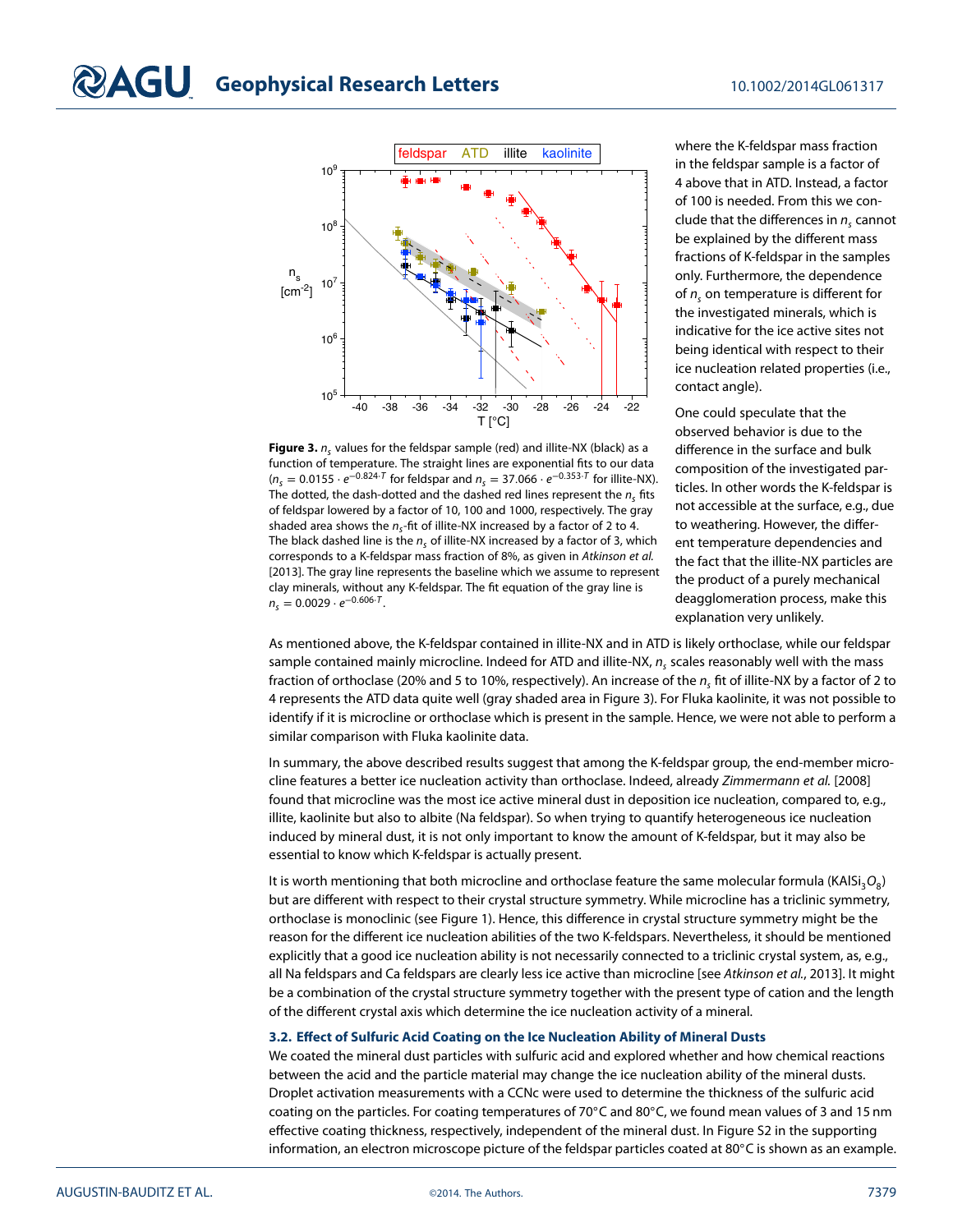A sulfuric acid halo can be seen around the particles, indicating that the particles were completely coated. It should be noted that the droplets which are activated in LACIS grow to sizes of 3 μm and above, so that the coatings will form very dilute solutions around the insoluble dust particles (we calculated a water activity  $a_w$  of 0.9998 and 0.9994 for coatings done at 70℃ and 80°C, respectively). Therefore, even in the case of the coated particles, a freezing point depression due to the dissolved sulfuric acid can be neglected.

In Figure [2](#page-3-0) (bottom), the results of the immersion freezing experiments with the coated illite-NX and feldspar particles are shown as open symbols. Additionally, data for coated ATD and Fluka kaolinite are given. These particles were coated using the same method as presented here [Niedermeier et al., 2010; Wex et al., 2014]. Upon coating, all minerals showed a reduced ice nucleation ability compared to the uncoated particles. However, the decrease is strongest for the feldspar particles.

In the past it was found that the reduction in  $f_{ice}$  for coated ATD particles did not increase when the coating temperature was increased from 70℃ to 85℃ [Reitz et al., 2011]. For our feldspar sample we observed a further smaller reduction in the ice nucleation ability when increasing the coating temperature from 70◦C (open circles) to 80◦C (open squares, Figure [2\)](#page-3-0). It is likely that more sulfuric acid is required in order to destroy all the ice activity related to feldspar than for the other mineral dusts we present here. We assume that all ice activity related to feldspar were suppressed at 80◦C, as the remaining ice activity became similar to that of the other coated mineral dusts.

It is well known that K-feldspar is converted to illite or kaolinite by weathering in nature, or, more generally, that weathering feldspars form clay minerals [Meunier, 2005; Blum, 1994; Zhu et al., 2006]. During this process, which is called hydrolysis, K, Na, and Ca are released. Indeed, first results from X-ray photoelectron spectroscopy measurements (AXIS ULTRA, KRATOS Analytical Ltd., Manchester, UK, X-ray: monochromatic Al K 15 kV/10 mA), where we compared pure untreated feldspar with sulfuric acid treated feldspar showed that especially the amount of K is reduced after the treatment (Table S3). We assume that this leads to a change in the lattice structure, which may be the reason for the strong reduction in ice nucleation ability of K-feldspar.

For the ATD particles shown here (dark yellow symbols), Niedermeier et al. [2011] hypothesized that the clear decrease in the ice nucleation ability after coating ATD particles with sulfuric acid originated from aluminum silicates which were transformed to non ice active metal sulfates. In view of the results of the present study, an alternative interpretation would be that the K-feldspar (about 20 % orthoclase) contained in the ATD was affected. Similar conclusions could be made based on the Fluka kaolinite data. Wex et al. [2014] reported that particles from the Fluka kaolinite sample (blue symbols in Figure [2\)](#page-3-0) which contained K-feldspar showed a reduced IN ability after coating with sulfuric acid, while another kaolinite sample which did not contain any feldspar (KGa-1b from the Clay Minerals Society), featured a low IN ability to begin with which was not affected by the coating. Our illite-NX data allow for the same conclusion. The orthoclase present in the illite-NX sample may have been chemically altered, which then leads to the slightly lowered ice nucleation ability of illite-NX.

Finally, when looking at the fully coated particles, it becomes obvious that all dusts fall together on a single line (gray curve in Figures [2a](#page-3-0), [2b](#page-3-0), and Figure [3,](#page-4-0) fit equations are given in the captions of both figures). This line may represent the ice nucleation ability of the "pure" clay minerals, i.e., the clay minerals without the feldspar. This implies that the ice nucleation behavior of the clay mineral proxies investigated is very similar and can be described/parameterized by a single fit equation. Nevertheless, it should be remembered, that the herein given  $n_s$  values were determined for geometric surface areas, i.e., based on mobility diameters and that the fit equation is only valid for LACIS nucleation times (1.6 s) and temperatures. In the supporting information, the influence of the ice residence time is examined in more detail.

## **4. Summary**

In the present study the immersion freezing behavior of size-segregated illite-NX and feldspar particles was investigated as a function of temperature for both uncoated particles and particles coated with sulfuric acid. The measurements were carried out with LACIS, considering single, size-selected particles, immersed in highly diluted droplets. For illite-NX particles, freezing was observed in the temperature range below −30◦C, implying that illite-NX has similar IN activity as the mineral dust particles previously examined with LACIS (ATD [Niedermeier et al., 2011] and kaolinite [Wex et al., 2014]). The feldspar particles, consisting mainly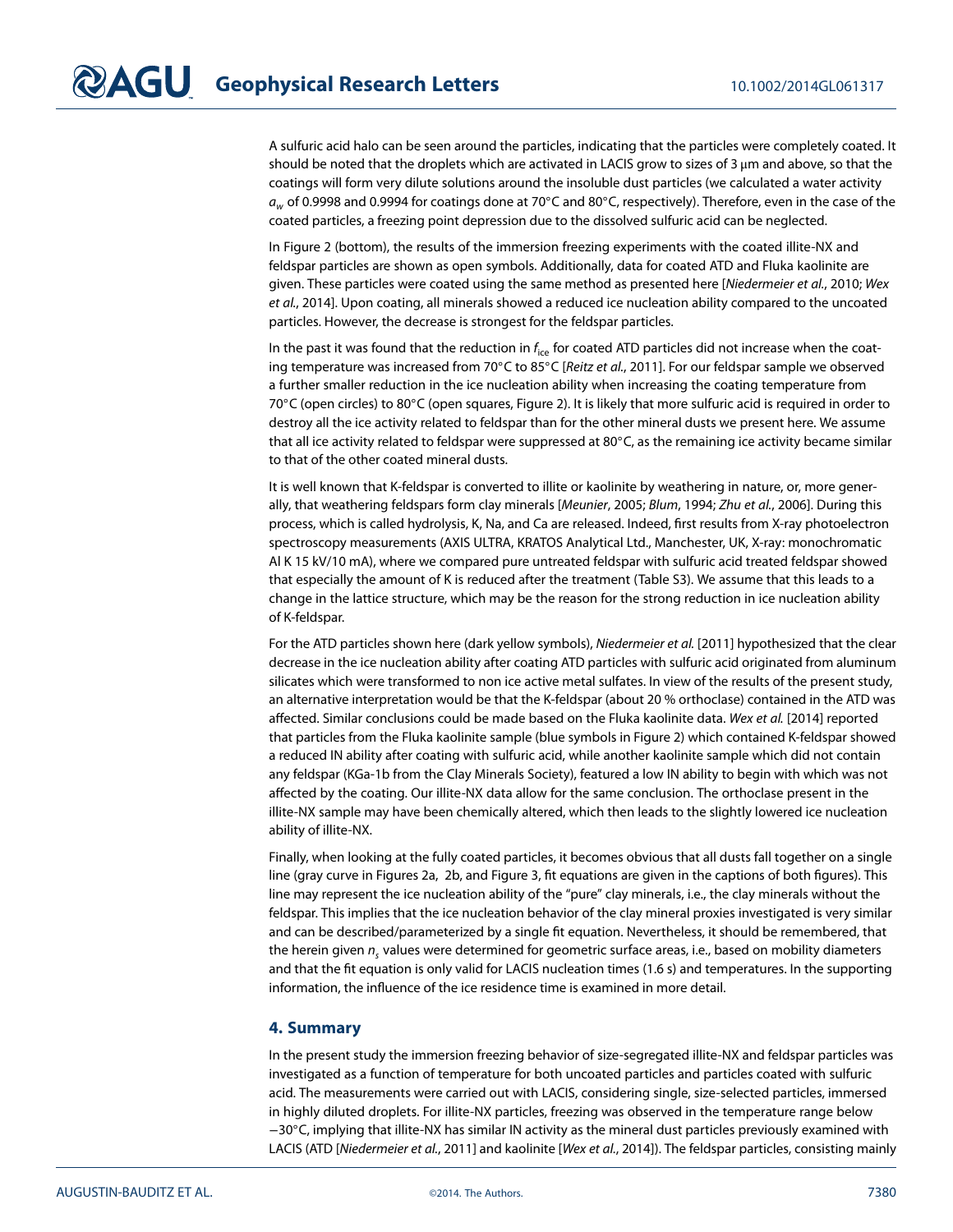of microcline, showed the best ice nucleation activity ever observed at LACIS for a mineral dust, with the initiation of freezing already at temperatures as high as −23◦C.

When comparing the different dust samples it became obvious that the more K-feldspar is contained in the sample, the higher is the freezing ability. This is similar to what was found in Wex et al. [2014] for kaolinite and corroborates the findings of Atkinson et al. [2013], who suggested that the K-feldspar is responsible for the high ice nucleation ability of some mineral dusts. Furthermore, a comparison of the composition of ATD, illite-NX and feldspar led us to the hypothesis that within the K-feldspars, microcline is more ice nucleation active than orthoclase. Microcline and orthoclase differ only by their lattice structure, this could be interpreted as a hint that at least for K-feldspars the lattice structure influences the ice nucleation ability. This implies that when trying to quantify heterogeneous ice nucleation induced by mineral dust, it is not only important to know the amount of K-feldspar, it may also be necessary to know which K-feldspar is present in the sample.

Furthermore, we investigate how coating with sulfuric acid affects the ice nucleation ability of mineral dusts. For feldspar particles, we found a strong reduction of their ice nucleation ability. When considering sulfuric acid coated illite-NX (this study), Fluka kaolinite [Wex et al., 2014] and ATD [Niedermeier et al., 2011] particles, we found the decrease in ice nucleation ability of the respective mineral to be related to the K-feldspar content. This further corroborates that the ice nucleation behavior of mineral dusts may be controlled by the amount of K-feldspar being present. We also found that after coating with sufficient amounts of sulfuric acid, all investigated mineral dusts feature a similar ice nucleation ability. We hypothesize that the "remaining" ice nucleation ability is that of pure, feldspar free clay minerals, and that the ice nucleation ability is similar to all clay minerals.

What exactly is destroyed on the surface of the feldspar particles by the sulfuric acid coating could not be clarified completely within this study. It is also unclear if the sulfuric acid affected only the surface of the individual particles, or if the bulk chemical properties were altered. Further chemical and/or mineralogical analyses are necessary to clarify this completely. This could be key to answering the question: "What makes a particle an effective ice nucleating particle?".

## **References**

- Ansmann, A., M. Tesche, P. Seifert, D. Althausen, R. Engelmann, J. Fruntke, U. Wandinger, I. Mattis, and D. Müller (2009), Evolution of the ice phase in tropical altocumulus: SAMUM lidar observations over Cape Verde, J. Geophys. Res., 114, D17208, doi[:10.1029/ 2008JD011659.](http://dx.doi.org/10.1029/ 2008JD011659)
- Atkinson, J. D., B. J. Murray, M. T. Woodhouse, T. F. Whale, K. J. Baustian, K. S. Carslaw, S. Dobbie, D. O'Sullivan, and T. L. Malkin (2013), The importance of feldspar for ice nucleation by mineral dust in mixed-phase clouds, Nature, 498, 355–358, doi[:10.1038/nature12278.](http://dx.doi.org/10.1038/nature12278)

Blum, A. E. (1994), Feldspars in weathering, in Feldspars and Their Reactions, edited by I. Parsons, pp. 595–630, Springer, Dordrecht, Netherlands.

- Broadley, S. L., B. J. Murray, R. J. Herbert, J. D. Atkinson, S. Dobbie, T. L. Malkin, E. Condliffe, and L. Neve (2012), Immersion mode heterogeneous ice nucleation by an illite rich powder representative of atmospheric mineral dust, Atmos. Chem. Phys., 12, 287–307, doi[:10.5194/acp-12-287-2012.](http://dx.doi.org/10.5194/acp-12-287-2012)
- Clauss, T., A. Kiselev, S. Hartmann, S. Augustin, S. Pfeifer, D. Niedermeier, H. Wex, and F. Stratmann (2013), Application of linear polarized light for the discrimination of frozen and liquid droplets in ice nucleation experiments, Atmos. Meas. Tech., 6, 1041-1052, doi[:10.5194/amt-6-1041-2013.](http://dx.doi.org/10.5194/amt-6-1041-2013)
- Croteau, T., A. K. Bertram, and G. N. Patey (2010), Observations of high density ferroelectric ordered water in kaolinite trenches using Monte Carlo simulations, J. Phys. Chem. A, 114, 8396–8405, doi[:10.1021/jp104643p.](http://dx.doi.org/10.1021/jp104643p)
- Hartmann, S., D. Niedermeier, J. Voigtländer, T. Clauss, R. A. Shaw, H. Wex, A. Kiselev, and F. Stratmann (2011), Homogeneous and heterogeneous ice nucleation at LACIS: Operating principle and theoretical studies, Atmos. chem. Phys., 11, 1753–1767, doi[:10.5194/acp-11-1753-2011.](http://dx.doi.org/10.5194/acp-11-1753-2011)
- Hartmann, S., S. Augustin, D. Niedermeier, J. Voigtländer, T. Clauss, H. Wex, and F. Stratmann (2013), Immersion freezing of ice nucleation active protein complexes, Atmos. Chem. Phys., 13, 5751–5766, doi[:10.5194/acp-13-5751-2013.](http://dx.doi.org/10.5194/acp-13-5751-2013)
- Hoose, C., and O. Möhler (2012), Heterogeneous ice nucleation on atmospheric aerosols: A review of results from laboratory experiments, Atmos. Chem. Phys., 12, 9817–9854, doi[:10.5194/acp-12-9817-2012.](http://dx.doi.org/10.5194/acp-12-9817-2012)
- Knutson, E. O., and K. T. Whitby (1975), Aerosol classification by electric mobility: Apparatus, theory and applications, J. Aerosol Sci., 6, 443–451, doi[:10.1016/0021-8502\(75\)90060-9.](http://dx.doi.org/10.1016/0021-8502(75)90060-9)
- Lohmann, U., and K. Diehl (2006), Sensitivity studies of the importance of dust ice nuclei for the indirect aerosol effect on stratiform mixed-phase clouds, J. Atmos. Sci., 63, 968–982, doi[:10.1175/JAS3662.1.](http://dx.doi.org/10.1175/JAS3662.1)

Meunier, A (2005), Clays, Springer, Berlin, Germany.

- Möhler, O., S. Benz, H. Saathoff, M. Schnaiter, R. Wagner, J. Schneider, S. Walter, V. Ebert, and S. Wagner (2008), The effect of organic coating on the heterogeneous ice nucleation efficiency of mineral dust aerosols, Environ. Res. Lett., 3, 025007, doi[:10.1088/1748-9326/3/2/025007.](http://dx.doi.org/10.1088/1748-9326/3/2/025007)
- Murray, B. J., D. O'Sullivan, J. D. Atkinson, and M. E. Webb (2012), Ice nucleation by particles immersed in supercooled cloud droplets, Chem. Soc. Rev., 41, 6519–6554, doi[:10.1039/c2cs35200a.](http://dx.doi.org/10.1039/c2cs35200a)
- Niedermeier, D., et al. (2010), Heterogeneous freezing of droplets with immersed mineral dust particles—Measurements and parameterization, Atmos. Chem. Phys., 10, 3601–3614, doi[:10.5194/acp-10-3601-2010.](http://dx.doi.org/10.5194/acp-10-3601-2010)

#### **Acknowledgments**

This work is partly funded by the German Research Foundation (DFG projects WE 4722/1-1 and EB 383/3-1) within the DFG Research Unit FOR 1525 INUIT. We thank Rainer Petschick from the University of Frankfurt for doing the XRD measurements. D.N. acknowledges financial support from the Alexander von Humboldt Foundation. We would like to thank three anonymous reviewers for their comments and suggestions which improved the quality of the paper. Data can be made available upon request.

Geoffrey Tyndall thanks Hinrich Grothe, Zamin Kanji, and one anonymous reviewer for their assistance in evaluating this paper.